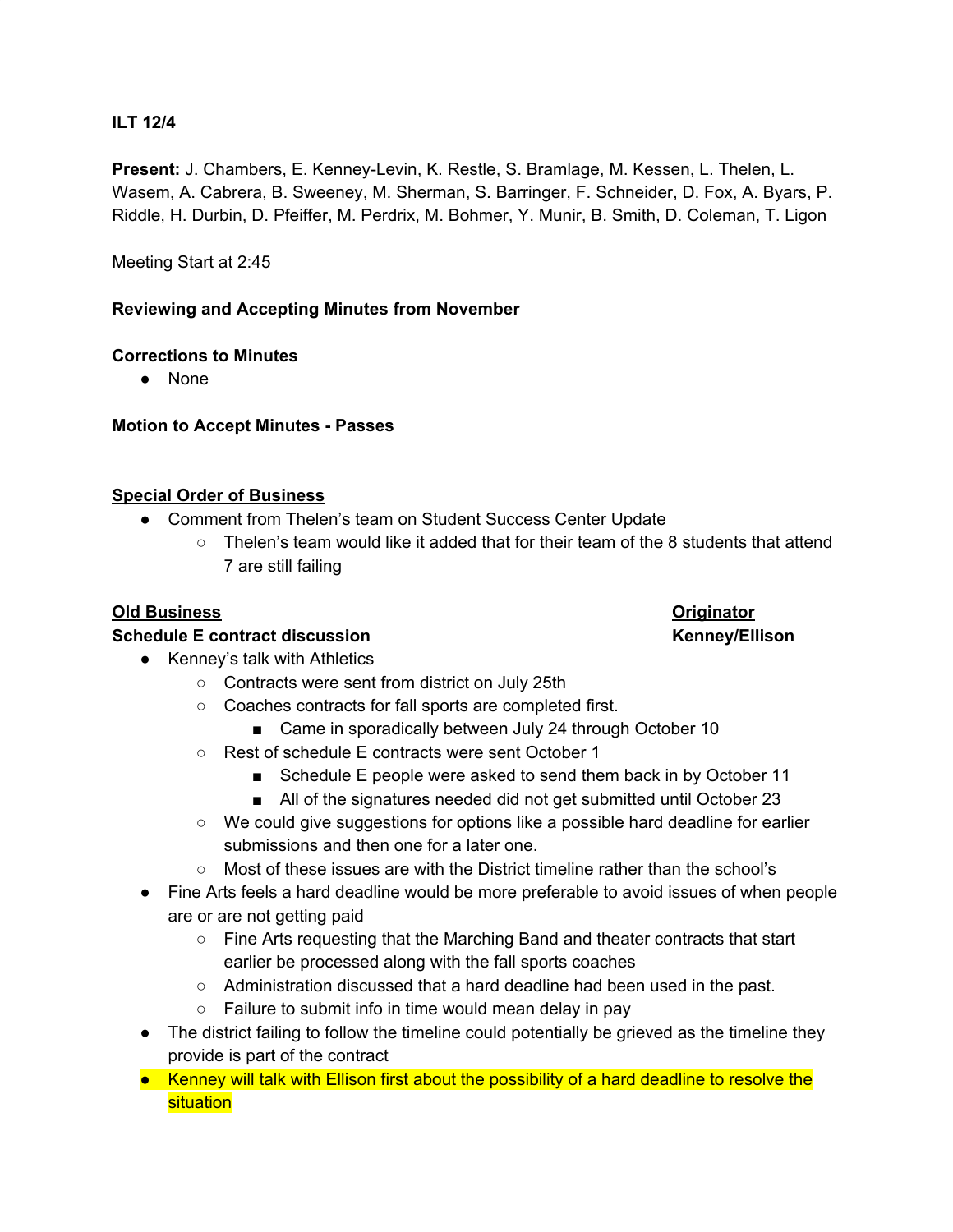# **Latin for Incoming 9th Graders Chambers**

- Proposal for potential approaches is going to be brought out in January's ILT
- Delay in formal proposal comes from trying to determine resolution to credit issues with the district and state level
- Concern over delay for next year with course guide being printed so soon
- A new course would not need to be created
- Potential resolution being discussed is that Latin for incoming high schoolers would count as an elective credit that is required, but it would not be counted as a language credit
	- $\circ$  If students took Latin 3 and Latin 4, they would still earn credit as they can now.
- Proposal should be discussed in January

# **Double Bell .5 AP Request Pfeiffer**

- Situation still stands that students cannot earn a half credit for a year long AP
	- This also comes from College Board itself for the AP credit
- Could we potentially have students in a Walnut-level course that grants a semester of elective credit (no AP attached)
- Anyone can take any AP exam, so students could take it for elective and opt to take the test itself later on
	- Students cannot get the weighted credit toward their GPA
- Aren't there concerns over overload?
	- Teacher approval necessary
- Concerns raised over students not being able to take the classes if they are not in double-bell sciences
	- Students who have study hall could take it as a class
- Concerns raised over attendance and accountability
	- $\circ$  Concerns over if we can track for students' attendance hours and with the district
	- Other concerns raised over how we find students if there are emergencies or issues
	- $\circ$  In the past, teachers have used a seating chart attendance sheet to mark if a student is not there.
- Classics discussed nesting classes
	- Nesting meaning classes are paired together and
	- If classes were nested, instead would that take care of the problem?
		- Classes are currently being nested together as much as possible
- If this becomes a policy, does this impact all of our departments in the interest of equity?
	- Concerns of issues of equity since other courses wouldn't have that option
	- A double-bell science student it actually at a disadvantage for not having the class available because two bells are being taken
	- If this only impacts a double-bell science, is this actually equitable?
		- What if students wanted to take two humanities APs (eg AP Psych and AP French in a single bell of auditing)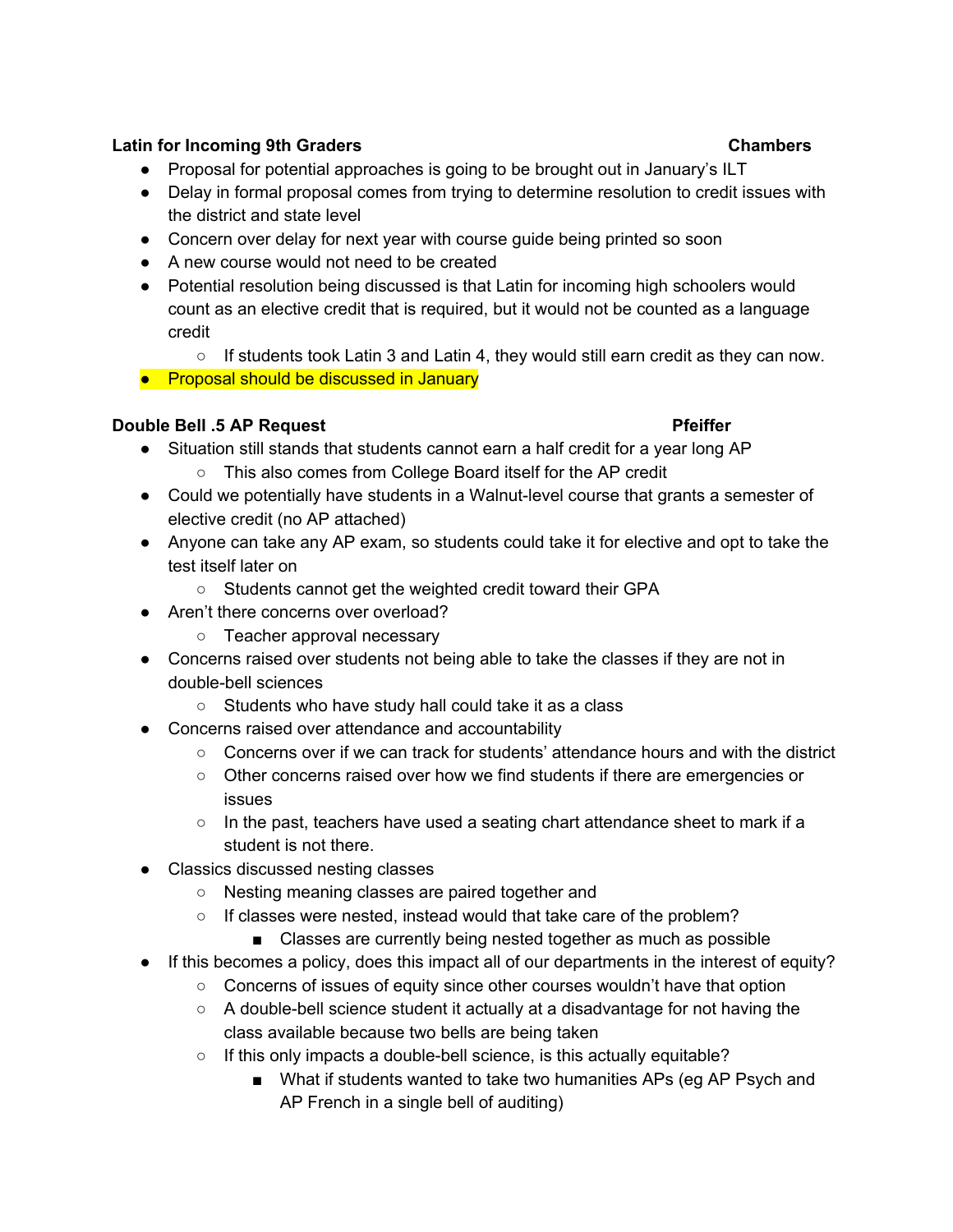- Clarification: a number of these questions for auditing and other classes are not connected to this specific proposal
- Proposal Language: Students taking a second academic class during the off bells of a double-bell science would receive 1.5 credit for the double-bell science and .5 for the class they take in the off days
- Further Discussion:
	- Teachers being able to decline is not included in the proposal
	- .5 credit is not even an option in the system
	- In other schools, some AP courses (like AP Comp Sci A) are offered as semester courses
- Motion to Approve Proposal:
	- Yes 3
	- **No 14**
	- Abstain 4
	- o Proposal does not pass

# **New Business Originator**

# **Junior High Health Requirement Durbin**

- Proposal was sent out again with more detailed information
- Seventh graders have to take 4 core academic classes, Latin, and a grade 7 PE, and a fine arts
	- Gives students 8 available bells between 4 semesters from grades 7 and 8
	- $\circ$  Prior to 2013, seventh graders took health as a requirement and it worked without hurting other programs
	- The original change from the requirement was because 8th graders could get a credit with a high school
- It does not seem like it will affect scheduling teaming back to back
- Fine Arts concerned over how it impacts programs now
	- Counselors think it only affects it if they are taking a Modern Foreign Language as well
- Concern over students not being able to have mental health break with study hall
	- Seventh grade students are working through mindfulness and awareness
- Thelen's team supports having it as an elective next year and getting parent feedback
- The health course would cover mental health and give students a chance to learn coping skills, information about how to deal with stressors, and other tools that could help them handle it.
- Motion to table the proposal and take it back to departments and vote on it in January
	- $\circ$  If we table it, it could still be in the course guide but we could approve the "required" portion later
	- Yes 12
	- $\circ$  No 3
	- Abstain 5